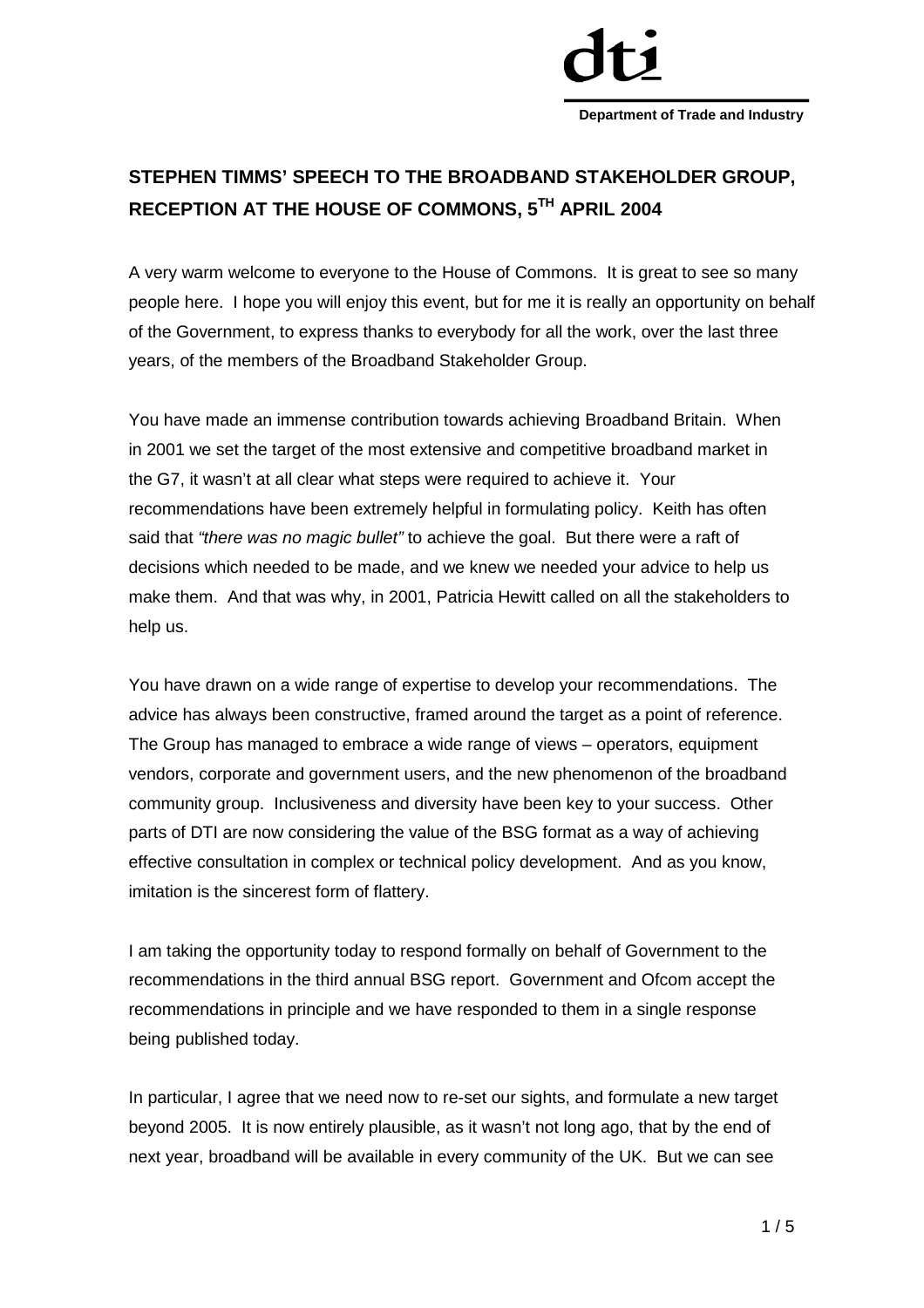the pace at which services are being developed elsewhere as well as here. We all need to be considering how we can roll out a next generation of broadband services beyond the current one and supported by higher capacity infrastructure. What is the framework which can provide that for us in the UK in a timely manner?

We are going to need considerable further investment. We know that a vibrant, competitive market is the most conducive for the investment that we need. And both the Government and Ofcom will need to ensure that the policy and regulatory frameworks are in place to encourage that investment.

We are currently reviewing Government targets across Whitehall for the period 2006/8. In the DTI, prompted by BSG we have been looking at the nature and scope of a possible future target for e-business and broadband, within the context of making the UK a leading online economy. In particular we are considering the economic and social outcomes that broadband might support for the UK to be successful on an international basis.

Your report was also right to point out the potential for wireless to help extend reach and choice. I have been enjoying for the past few weeks the use of a 3G card delivering broadband to my laptop on the move. With wi-fi it makes mobile data genuinely usable. You have also highlighted the importance of broadband content in the virtuous circle needed to satisfy the demand of some now 12 million broadband users<sup>1</sup> in the UK – if we add in those who use broadband at work as well as those who have broadband at home *–* and then to drive further take-up and usage.

You will find a printed version of this response to the new recommendations in your delegate packs. We will also be publishing this on the DTI website, together with a full update on progress with recommendations from previous report, as well as a response to the BSG Rural, Aggregation and Education reports.

l

This reflects the number of broadband users (as opposed to connections) in company offices as well as from home. Source: Nielsen / Net ratings for Yahoo in Q4 2003 an average of 23.5million people used the internet in the UK every month. 52% of these internet users were doing so via access speeds of more than 56kbps. Thus deriving the broadband usage in the UK of 12 million. This figure is important for content developers to understand when considering their business case for developing broadband content.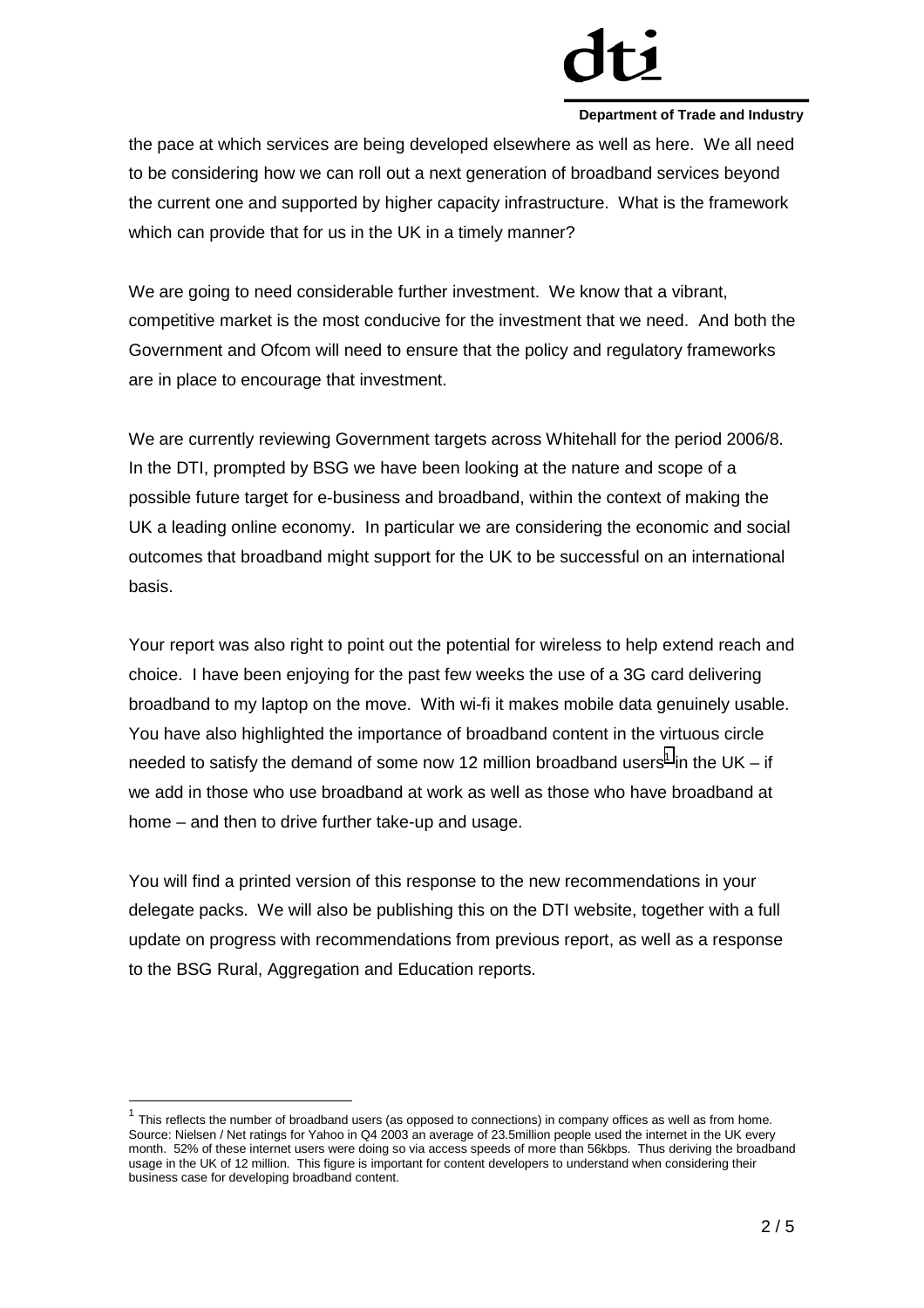Some 36 out of the 53 recommendations listed in the BSG 2001 & 2002 reports are now considered 'Closed' by the BSG, and all the others are being addressed. We have made dramatic progress in the last 18 months. In the last year:

- DTI launched our Broadband Aggregation Programme to manage the Government's procurement of £1billion spend on Broadband over the next three years;
- DTI and Defra established the Rural Broadband Unit under the joint sponsorship of myself and Alun Michael, Minister for Rural Affairs;
- Ofcom was vested under the Communications Act, with a duty towards the development of high-speed data services like broadband;
- The Radio Communications Agency and Ofcom released wireless spectrum (3.4 GHz and 5.8 GHz) for broadband access;
- The Department for Education and Skills completed a major consultation on the Government's e-Learning strategy.

In response in the market:

- Coverage is moving up towards 90% of the population;
- Choice is increasing with new wireless operators and satellite solutions;
- and take-up is still accelerating with over 150,000 new connections per month.

I am also encouraged by the response of industry to work with Government to have all communities connected to broadband by 2005. Against our 2005 target the UK is now  $3<sup>rd</sup>$  in terms of competitiveness and joint 3rd in terms of extensiveness, and the trend is towards further improvement still.

Some say the take-up is still not enough, and of course there is more that we need to do. But, after a late start, market penetration has doubled to 12% of households over the last year, and it now stands at 22% of SMEs. The adoption rate, as you point out in your annual report, is faster than almost any new technology across many industry sectors. The challenge for industry now is to continue to innovate in packaging, pricing and value added services to appeal to an ever widening mass market.

Smaller companies across the UK have adopted and absorbed broadband into the way they conduct their business, and they are reaping benefits available previously only to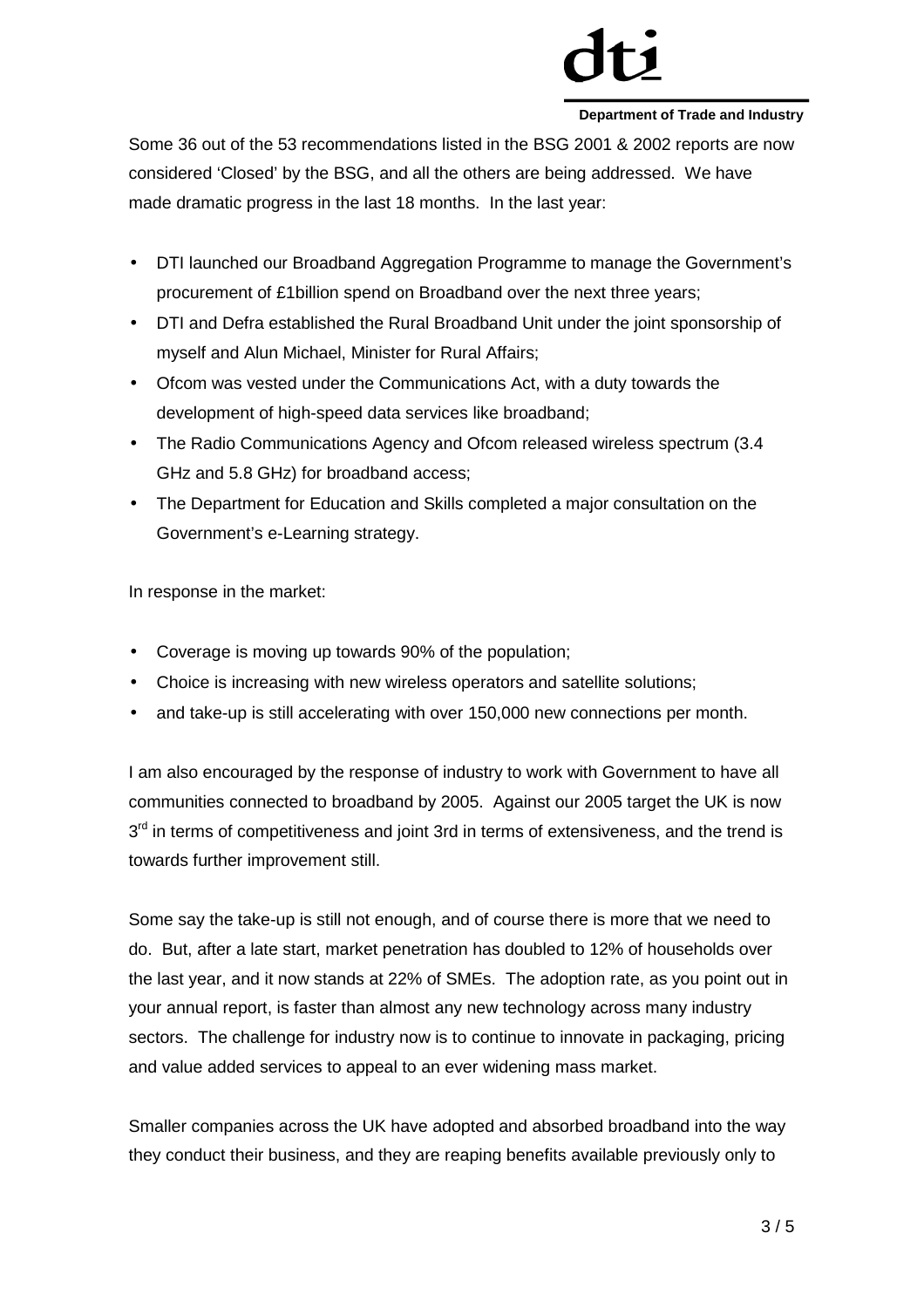large organisations but available now equally to small organisations too. I have often talked about the rural print shop which I came across in Cornwall which had reduced the turnaround time for its print jobs from three days to one day by replacing a van run with broadband. It is a mundane example, but it gives a sense of the scale of the gains which broadband makes possible.

This is the formal close of the first phase of the BSG, but it is by no means the end of the story. There is a great deal more still to be done. Widespread adoption and sophisticated use of increasing broadband capabilities is key to improving UK business productivity and competitiveness. We value enormously the work that the group has produced. So I am very pleased to be able to tell you that we have agreed that DTI will fund the BSG for another six months, whilst we finalise the target setting process I mentioned earlier and agree a new mandate with stakeholders.

I am grateful to John Higgins and Antony Walker of Intellect for their agreement to work with us and other stakeholders through this period. Their proposal to us was one based on 'full steam ahead' and I support that approach.

As part of this transition we are looking for input from the BSG on what a broadband environment beyond 2005 might look like. The BSG Visions paper is an excellent idea and I have contributed a foreword to it. We can look forward to a wealth of possibilities as users begin to exploit the full potential of broadband:

- changes in how people organise their lives;
- changes in how businesses operate;
- new ways to deliver public services.

The higher we move up the broadband value chain into content, applications and services, the wider the range of possibilities and visions.

Uncertainty may sometimes feel uncomfortable, but it is entirely consistent with the eclectic nature of the development of the internet and the market led, technology neutral approach we have supported in UK. We are not in the business of 'picking winners' in technologies or methodologies, but rather, with Ofcom, our role is to help create the